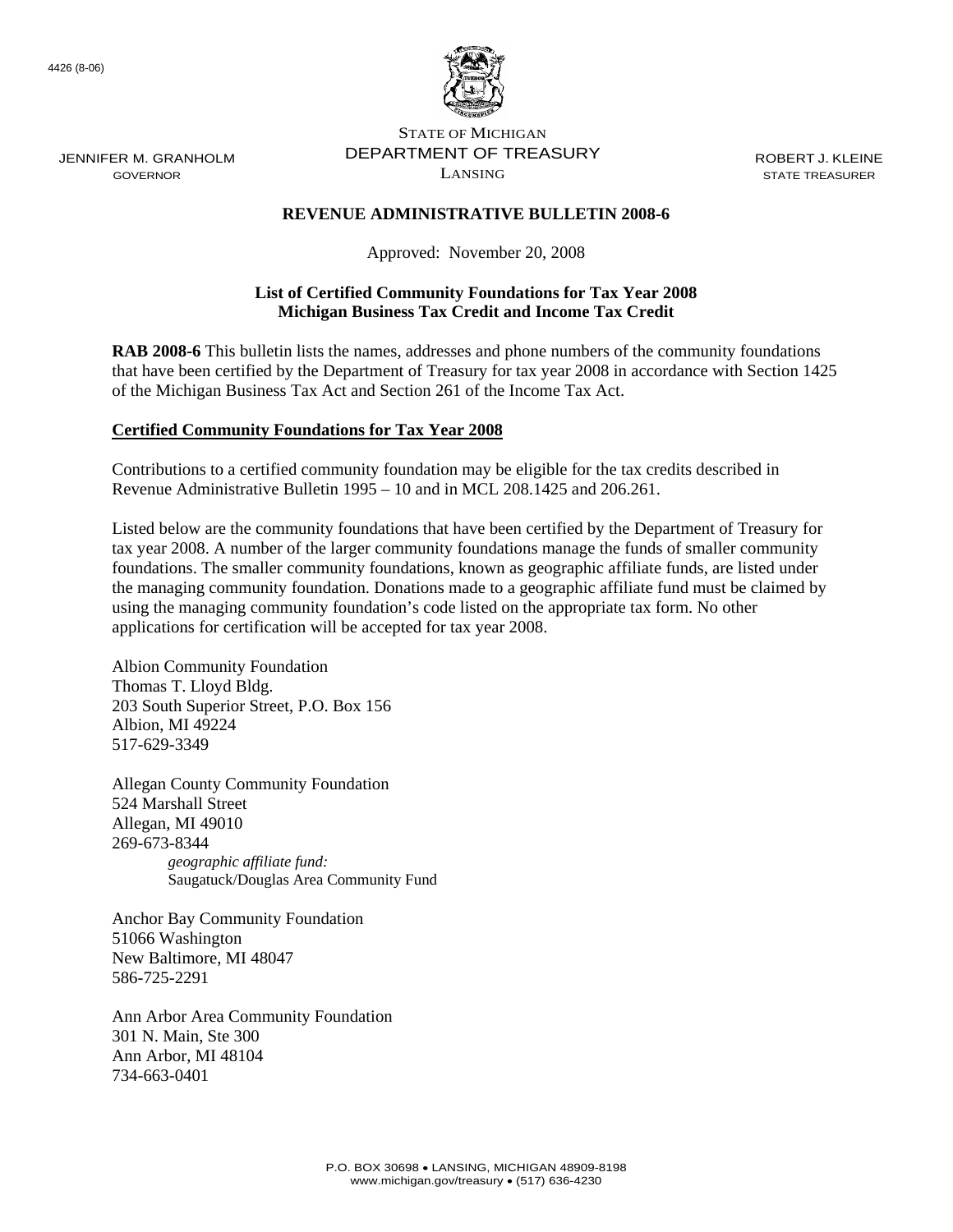*geographic affiliate funds:*  Ypsilanti Area Community Fund Community Foundation of Plymouth

Baraga County Community Foundation 100 Hemlock Street, P.O. Box 338 L'Anse, MI 49946 906-353-7898

Barry Community Foundation 629 W. State Street Hastings, MI 49058 269-945-0526

Battle Creek Community Foundation 34 West Jackson, One Riverwalk Centre Battle Creek, MI 49017 269-962-2181 *geographic affiliate funds:*  Athens Area Community Foundation Homer Area Community Foundation

Springfield Community Foundation

Bay Area Community Foundation 919 Boutell Place, Ste 200 Bay City, MI 48708 989-893-4438 *geographic affiliate fund:*  Arenac County Fund

Berrien Community Foundation 2900 South State, Ste 2 East St. Joseph, MI 49085 269-983-3304

Branch County Community Foundation 2 West Chicago Street, Ste. E-1 Coldwater, MI 49036-1602 517-278-4517

Cadillac Area Community Foundation 201 N. Mitchell Street, Suite 101 Cadillac, MI 49601 231-775-9911 *geographic affiliate fund:*  Missaukee Area Community Foundation

Canton Community Foundation 50430 School House Road, Suite 200 Canton, MI 48187 734-495-1200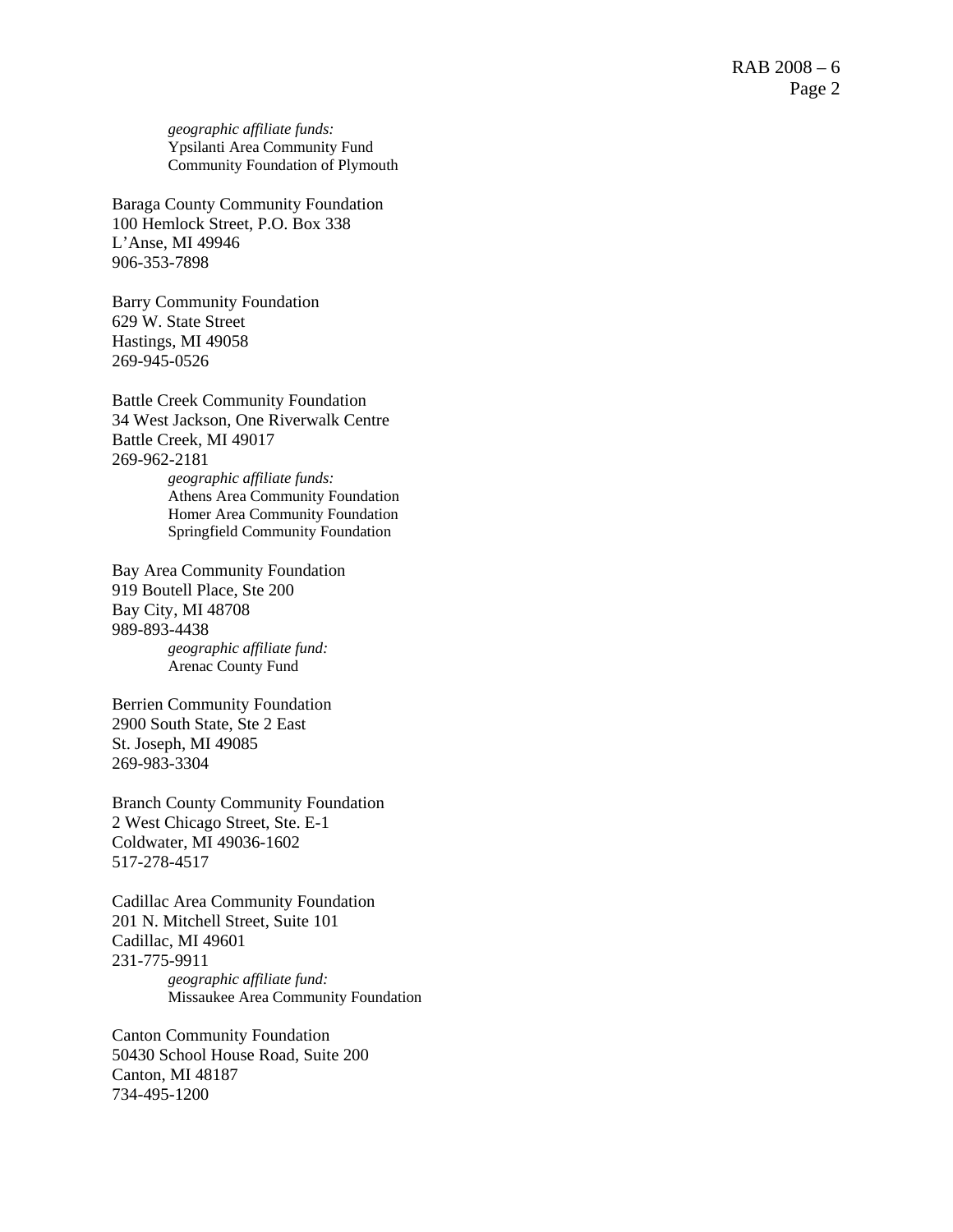Capital Region Community Foundation 6035 Executive Drive, Ste. 104 Lansing, MI 48911 517-272-2870 *geographic affiliate fund:* 

Eaton County Community Foundation

Central Montcalm Community Foundation P.O. Box 186 Sidney, MI 48885-0186 616-754-5024

Charlevoix County Community Foundation 507 Water Street, P.O. Box 718 East Jordan, MI 49727 231-536-2440

Community Foundation for Muskegon County 425 West Western Avenue, Ste. 200 Muskegon, MI 49440 231-722-4538

*geographic affiliate funds:*  Community Foundation for Mason County Community Foundation for Oceana County

Community Foundation for Northeast Michigan 111 Water Street, P.O. Box 495 Alpena, MI 49707-0495 989-354-6881 *geographic affiliate funds:* 

Iosco County Community Foundation North Central Michigan Community Foundation Straits Area Community Foundation

Community Foundation for Southeast Michigan 333 West Fort Street, Ste. 2010 Detroit, MI 48226 313-961-6675 *geographic affiliate fund:*  Chelsea Community Foundation

Community Foundation for Livingston County

Community Foundation of Greater Flint 500 S. Saginaw Street, Ste 200 Flint, MI 48502 810-767-8270 *geographic affiliate funds:* 

Clio Area Community Fund Fenton Community Fund Flushing Community Fund Grand Blanc Community Fund Davison Community Fund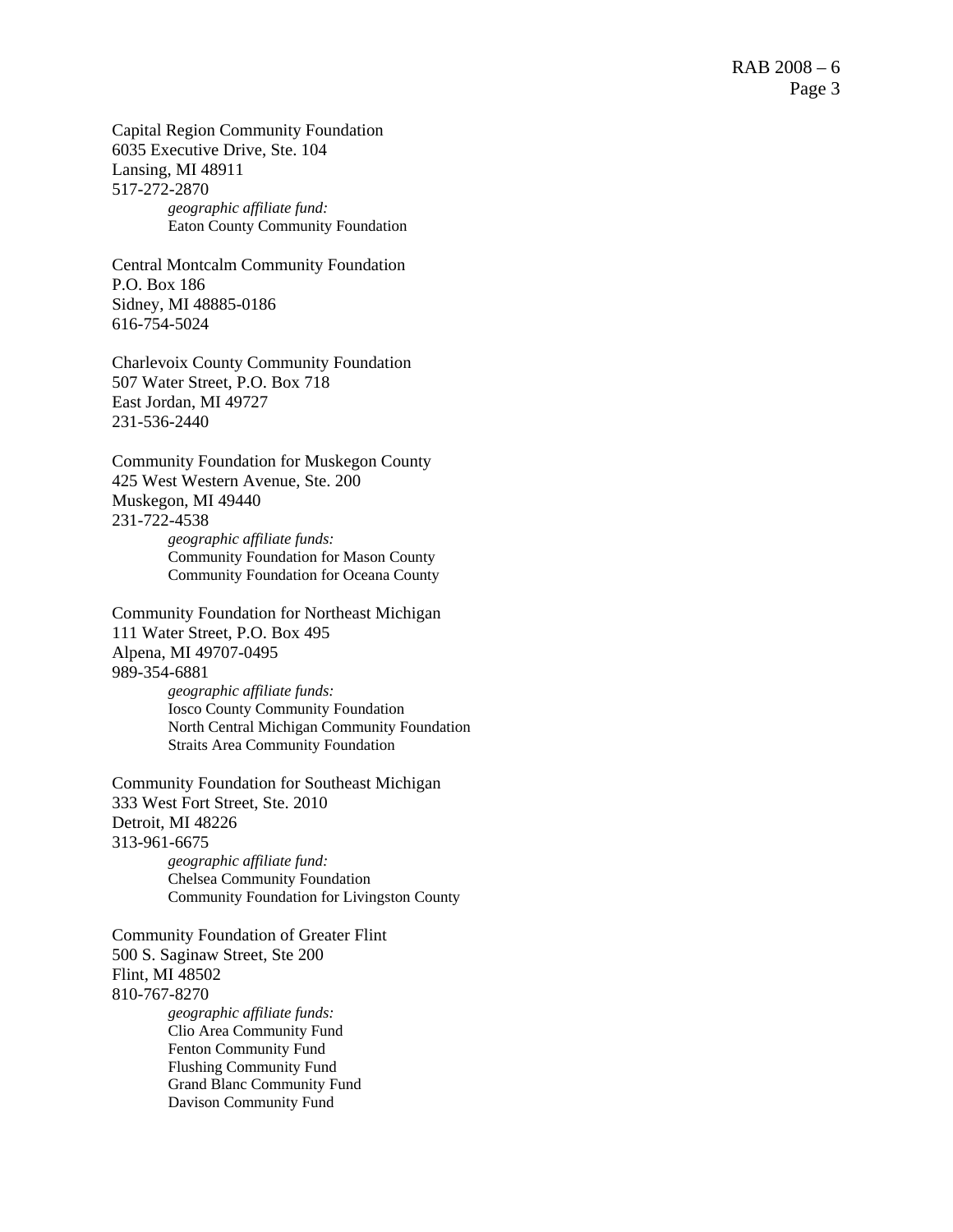Community Foundation of Greater Rochester 127 West University Drive, P.O. Box 80431 Rochester, MI 48308-0431 248-608-2804

Community Foundation of Monroe County 28 S. Macomb Street, P.O. Box 627 Monroe, MI 48161 734-242-1976 *geographic affiliate funds:*  Greater Milan Area Community Foundation

Community Foundation of St. Clair County 516 McMorran Blvd. Port Huron, MI 48060 810-984-4761

Community Foundation of the Holland/Zeeland Area 70 West 8th Street, Ste. 100 Holland, MI 49423 616-396-6590

Community Foundation of the Upper Peninsula 2500 7th Avenue South, Suite 103 Escanaba, MI 49829 906-789-5972

*geographic affiliate funds:*  Alger Regional Community Foundation Chippewa County Community Foundation Community Foundation for Delta County Gogebic-Ontonagon Community Foundation Les Cheneaux Area Community Foundation Schoolcraft County Community Foundation St. Ignace Area Community Foundation Tahquamenon Area Community Foundation West Iron County Area Community Foundation

Dickinson County Area Community Foundation 427 South Stephenson, Ste. 207 Iron Mountain, MI 49801 906-774-3131 *geographic affiliate funds:*  Crystal Falls/Forest Park Area Community Fund Norway Area Community Fund

Four County Community Foundation 231 E. Clair Street, PO Box 539 Almont, MI 48003 810-798-0909

Fremont Area Community Foundation 4424 West 48th Street, P.O. Box B Fremont, MI 49412 231-924-5350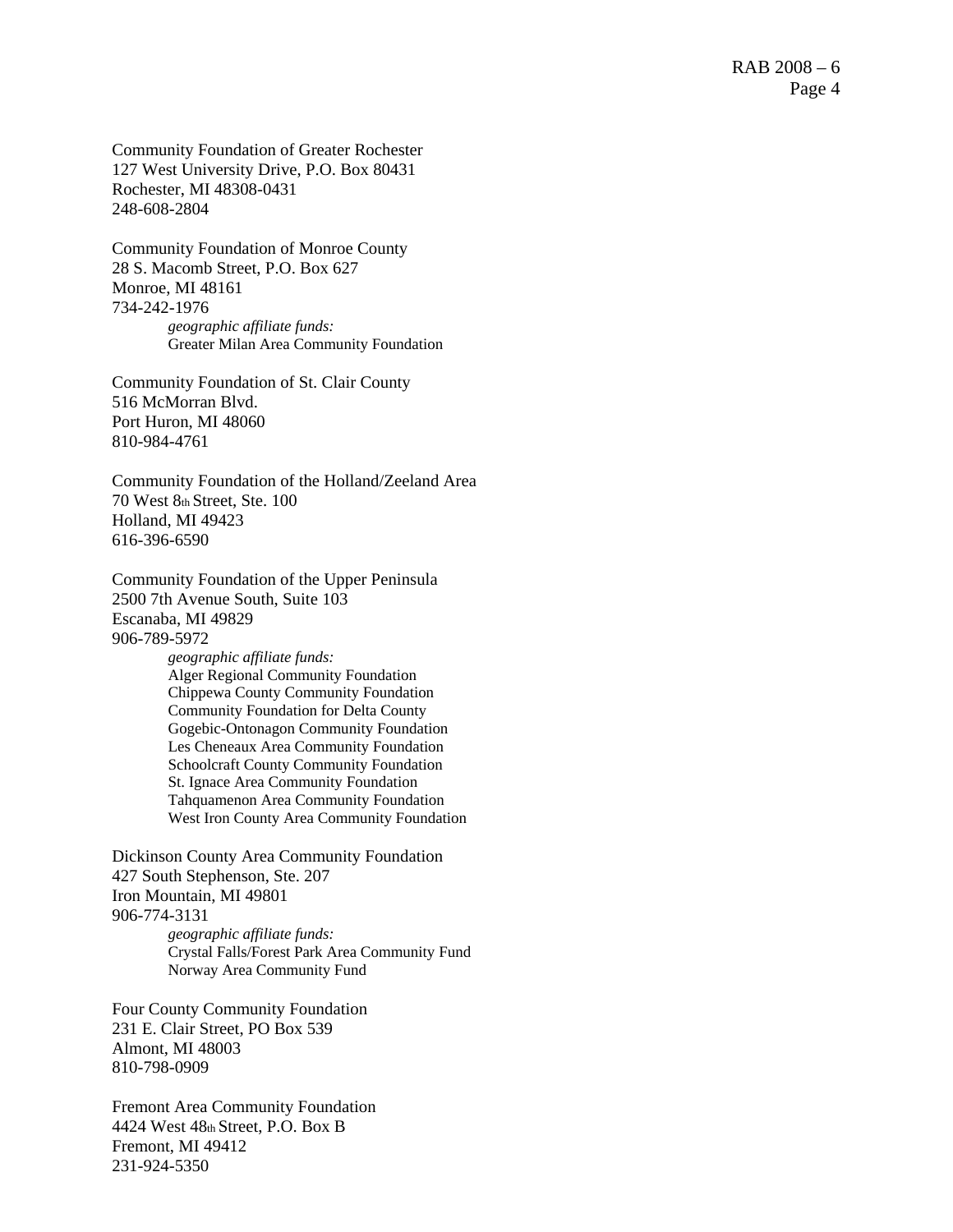*geographic affiliate funds:*  Lake County Community Foundation Mecosta County Community Foundation Osceola County Community Foundation

Grand Haven Area Community Foundation One South Harbor Drive Grand Haven, MI 49417 616-842-6378 *geographic affiliate funds:*  Allendale Community Foundation Coopersville Area Community Foundation

Grand Rapids Community Foundation 161 Ottawa Avenue NW, #209-C Grand Rapids, MI 49503-2757 616-454-1751

*geographic affiliate funds:*  Cascade Community Foundation East Grand Rapids Community Foundation Fund Ionia County Community Foundation Lowell Area Community Fund Southeast Ottawa Community Foundation Sparta Community Foundation Wyoming Community Foundation

Grand Traverse Regional Community Foundation 250 E. Front Street, Ste. 310 Traverse City, MI 49684 231-935-4066

Gratiot County Community Foundation 1131 E. Center Street, P.O. Box 310 Ithaca, MI 48847-0310 989-875-4222

Greater Frankenmuth Area Community Foundation P.O. Box 386 Frankenmuth, MI 48734 989-642-6104

Greenville Area Community Foundation 101 N. Lafayette Street Greenville, MI 48838 616-754-2640 *geographic affiliate funds:*  Lakeview Area Community Fund Montcalm Panhandle Community Fund

Hillsdale County Community Foundation 2 South Howell Street, P.O. Box 276 Hillsdale, MI 49242 517-439-5101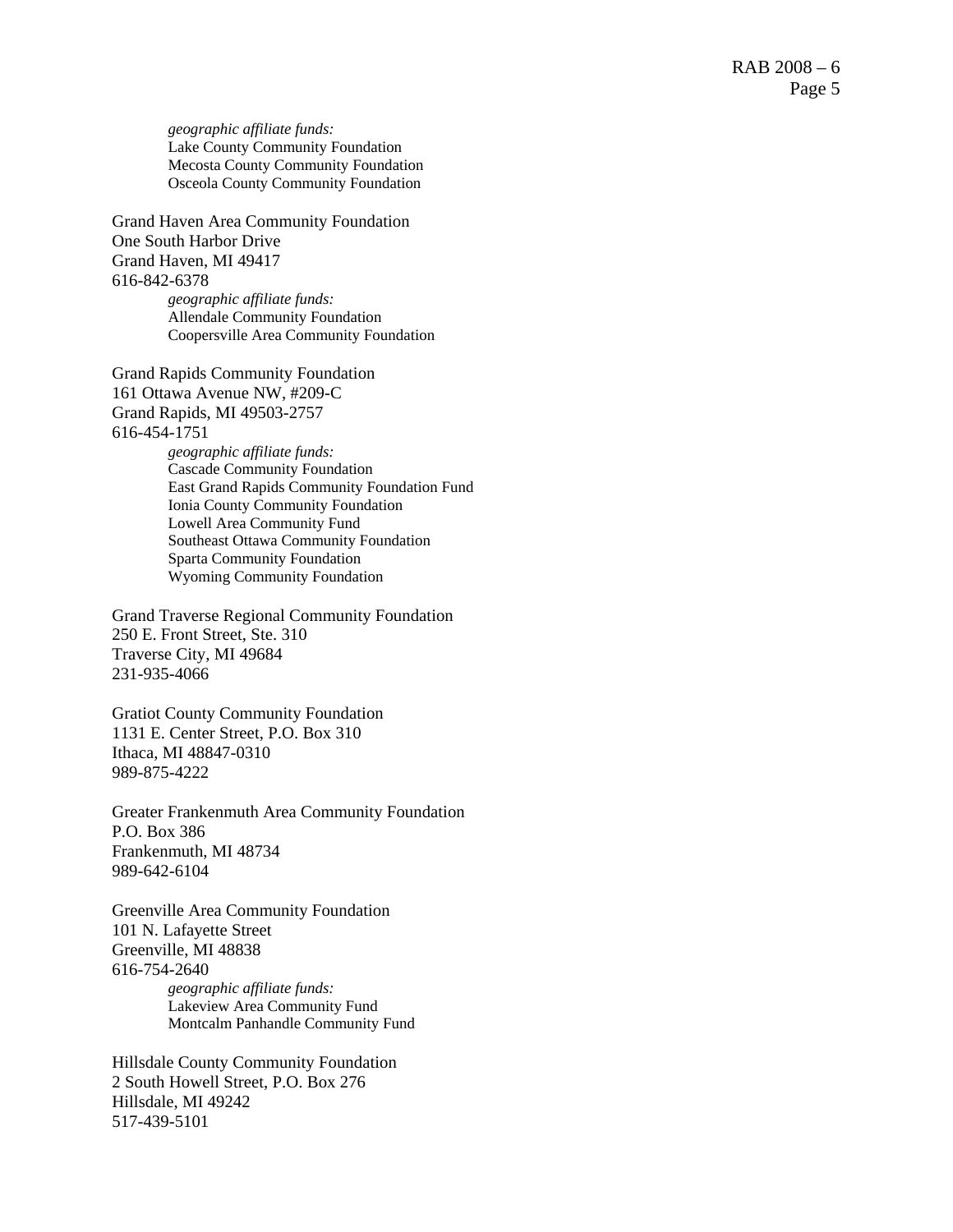Huron County Community Foundation 1160 South Van Dyke Bad Axe, MI 48413 989-269-2850

Jackson County Community Foundation One Jackson Square, Ste. 110-A Jackson, MI 49201 517-787-1321

Kalamazoo Community Foundation 151 South Rose Street, Ste. 332 Kalamazoo, MI 49007 269-381-4416 *geographic affiliate funds:*  Covert Township Community Foundation

Keweenaw Community Foundation 326 Sheldon Avenue, P.O. Box 101 Houghton, MI 49931 906-482-9673

Lapeer County Community Foundation 220 W. Nepessing Street, Suite 202 Lapeer, Michigan 48446 810-664-0691

Leelanau Township Community Foundation 104 Wing Street, P.O. Box 818 Northport. MI 49670 231-386-9000

Lenawee Community Foundation 603 N. Evans Street P.O. Box 142 Tecumseh, MI 49286 517-423-1729

Livonia Community Foundation 33300 Five Mile Road, Ste. 105 Livonia, MI 48154-3074 734-421-5055

M & M Area Community Foundation 1101 11th Avenue, P.O. Box 846 Menominee, MI 49858-0846 906-864-3599

Mackinac Island Community Foundation Twilight Inn Hoban Avenue P.O. Box 1933 Mackinac Island, MI 49757-1933 906-847-3701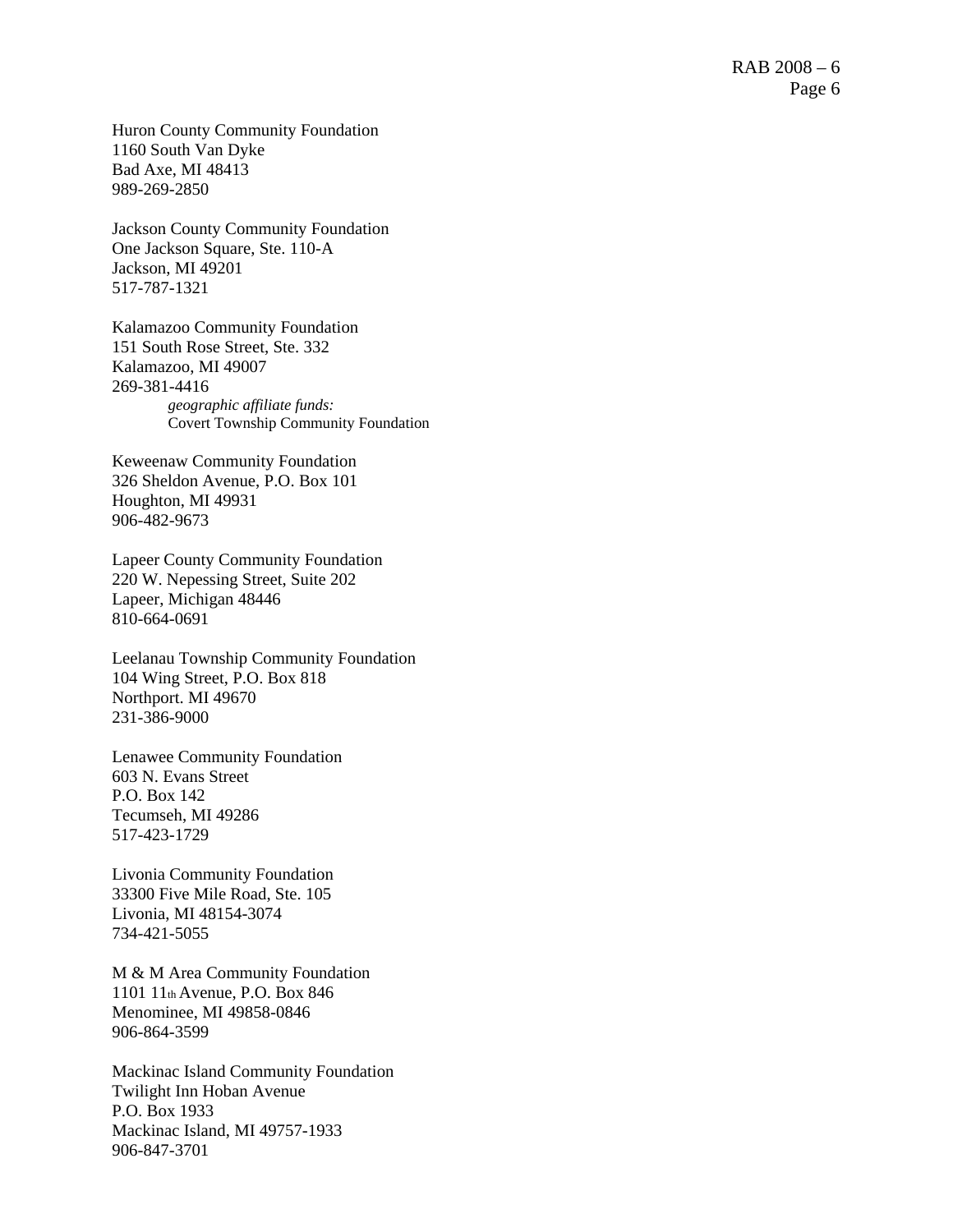Manistee County Community Foundation 77 Spruce Manistee, MI 49660 231-723-7269

Marquette Community Foundation 401 E. Fair Avenue, P.O. Box 37 Marquette, MI 49855 906-226-7666 *geographic affiliate funds:*  Greater Ishpeming Area Community Fund Gwinn Area Community Fund Negaunee Area Community Fund

Marshall Community Foundation 126 West Michigan Avenue, Ste. 202 Marshall, MI 49068 269-781-2273

Michigan Gateway Community Foundation 111 Days Avenue Buchanan, MI 49107 269-695-3521

Midland Area Community Foundation 109 East Main Street, P.O. Box 289 Midland, MI 48640 989-839-9661

*geographic affiliate funds:*  Clare County Community Foundation Gladwin County Endowment Fund

Mt. Pleasant Area Community Foundation 113 West Broadway, P.O. Box 1283 Mt. Pleasant, MI 48804-1283 989-773-7322

Northville Community Foundation 18600 Northville Road, Suite 275 Northville, MI 48168 248-374-0200

North Woodward Community Foundation 1120 East Long Lake Road, Ste. 205 Troy, MI 48085 248-740-7600

Otsego County Community Foundation 123 West Main Street, P.O. Box 344 Gaylord, MI 49734 989-731-0597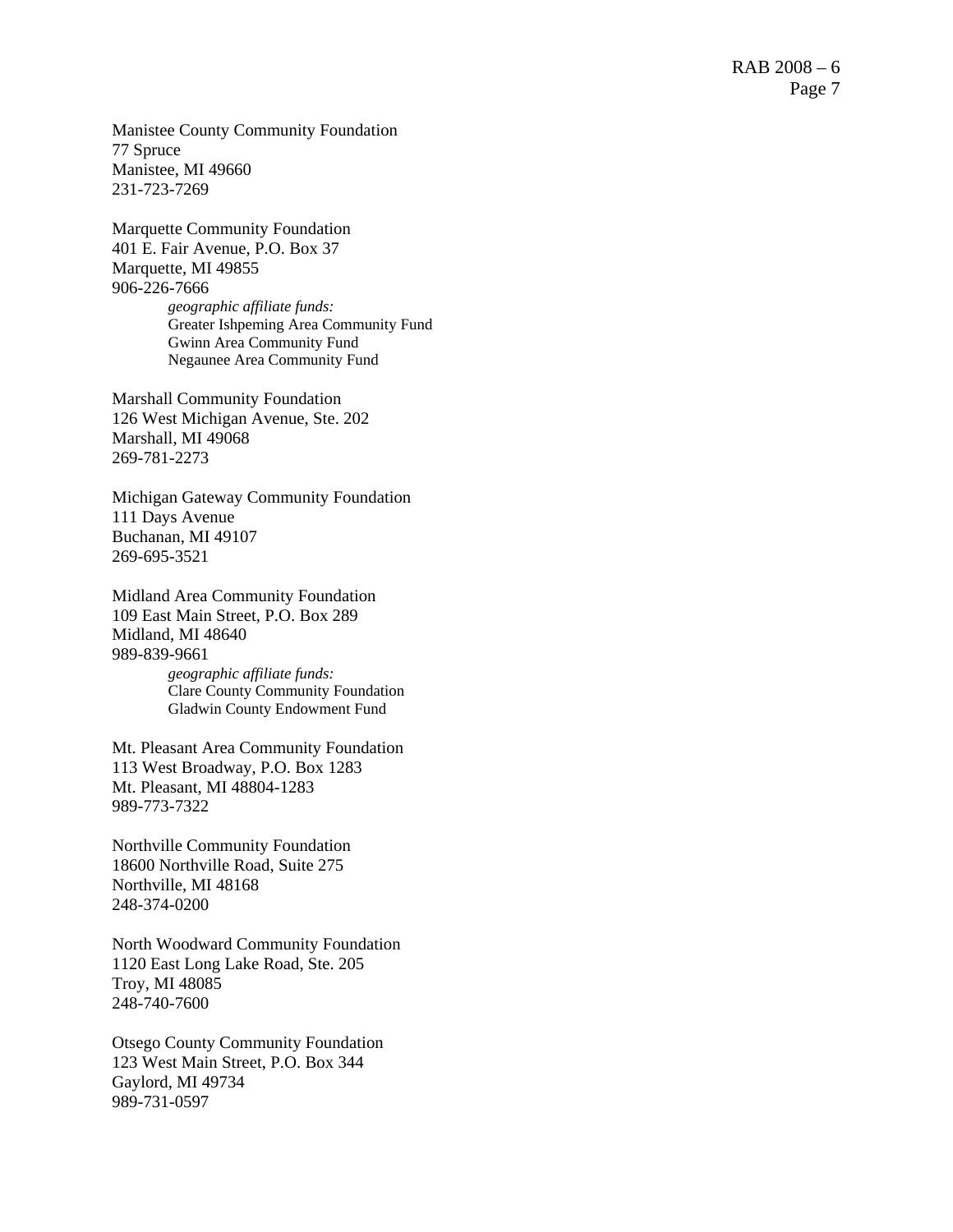Petoskey-Harbor Springs Area Community Foundation 616 Petoskey Street, Ste. 300 Petoskey, MI 49770 231-348-5820

Roscommon County Community Foundation 701 Lake Street, P.O. Box 824 Roscommon, MI 48653 989-275-3112

Saginaw Community Foundation 100 South Jefferson, Ste. 201 Saginaw, MI 48607 989-755-0545 *geographic affiliate fund:*  Chesaning Area Community Foundation Fund

Sanilac County Community Foundation 47 Austin Street, P.O. Box 307 Sandusky, MI 48471 810-648-3634

Shelby Community Foundation 47595 Andrea Ct. P.O. Box 183181 Shelby Township, MI 48318-3181 586-909-5305

Shiawassee Community Foundation 1350 E. Main Street, Ste 206 Owosso, MI 48867 989-725-1093

Southfield Community Foundation 25630 Evergreen Road Southfield, MI 48075 248-796-4190

Sterling Heights Community Foundation 40555 Utica Road, P.O. Box 8009 Sterling Heights, MI 48311-8009 586-726-1000

Sturgis Area Community Foundation 310 North Franks Avenue Sturgis, MI 49091 269-659-8508 *geographic affiliate funds:* 

Constantine Area Community Foundation White Pigeon Area Community Foundation

Three Rivers Area Community Foundation P.O. Box 453 Three Rivers, MI 49093 269-279-7402